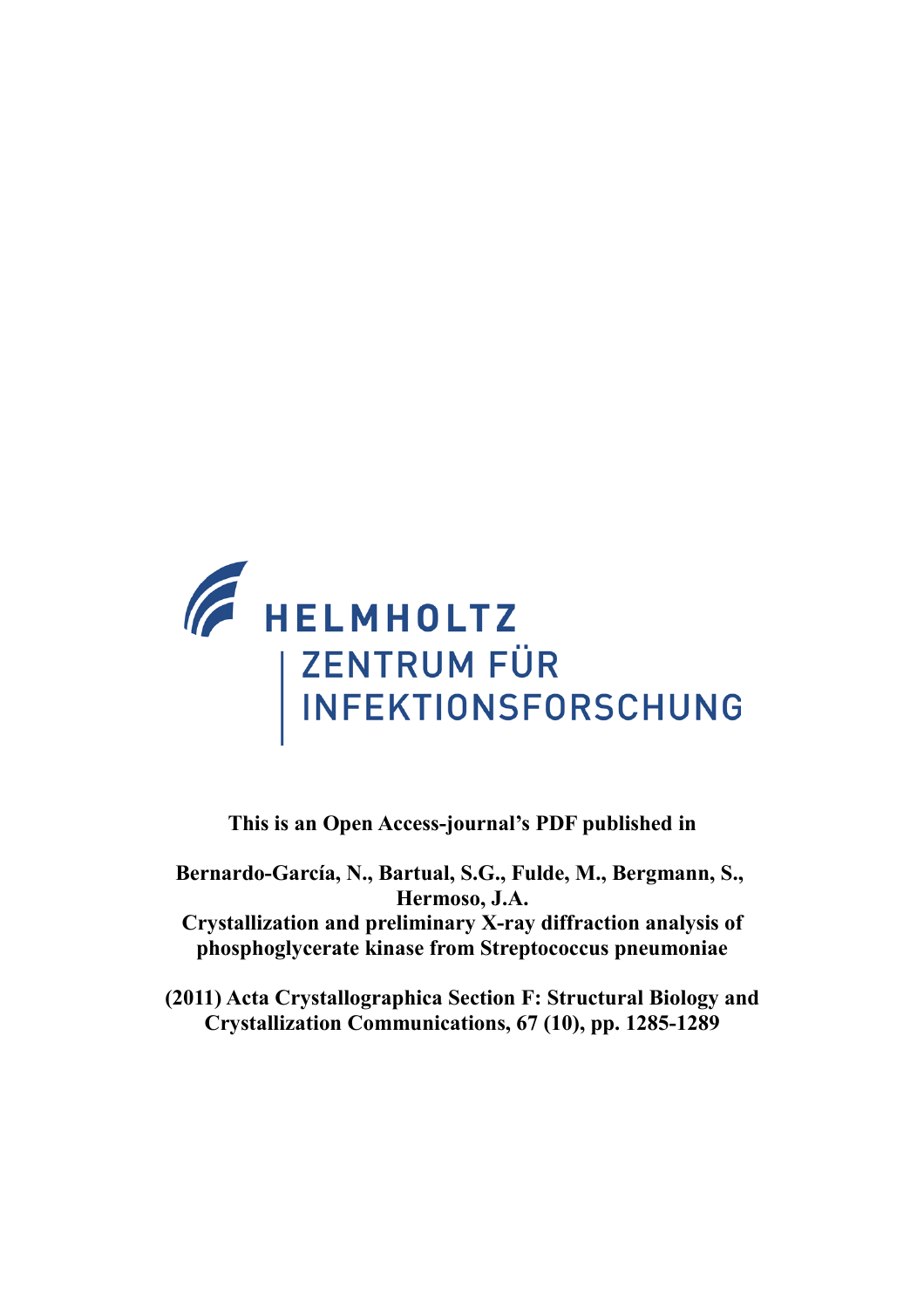Acta Crystallographica Section F Structural Biology and Crystallization Communications

ISSN 1744-3091

## Noelia Bernardo-García,<sup>a</sup> Sergio G. Bartual,<sup>a</sup> Marcus Fulde,<sup>b</sup> Simone Bergmann<sup>b,c</sup> and Juan A. Hermoso<sup>a</sup>\*

<sup>a</sup>Department of Crystallography and Structural Biology, Instituto de Química-Física 'Rocasolano', CSIC, Serrano 119, 28006 Madrid, Spain, <sup>b</sup>Department of Medical Microbiology, Helmholtz Centre of Infection Research, Inhoffenstrasse 7, 38124 Braunschweig, Germany, and <sup>c</sup>Department of Infection Biology, Institute for Microbiology, Technische Universität Braunschweig, Spielmannstrasse 7, 38106 Braunschweig, Germany

Correspondence e-mail: [xjuan@iqfr.csic.es](http://scripts.iucr.org/cgi-bin/cr.cgi?rm=pdfbb&cnor=bo5091&bbid=BB2)

Received 26 May 2011 Accepted 1 August 2011



 $\circled{c}$  2011 International Union of Crystallography All rights reserved

# Crystallization and preliminary X-ray diffraction analysis of phosphoglycerate kinase from Streptococcus pneumoniae

Phosphoglycerate kinase (PGK) is a widespread two-domain enzyme that plays a critical role in the glycolytic pathway. Several glycolytic enzymes from streptococci have been identified as surface-exposed proteins that are involved in streptococcal virulence by their ability to bind host proteins. This binding allows pneumococcal cells to disseminate through the epithelial and endothelial layers. Crystallization of PGK from Streptococcus pneumoniae yielded orthorhombic crystals (space group  $I222$ , unit-cell parameters  $a = 62.73$ ,  $b = 75.38$ ,  $c = 83.63$  Å). However, the unit cell of these crystals was not compatible with the presence of full-length PGK. Various analytical methods showed that only the N-terminal domain of PGK was present in the I222 crystals. The ternary complex of PGK with adenylyl imidodiphosphate (AMP-PNP) and 3-phospho $p$ -glycerate (3PGA) produced monoclinic crystals (space group  $P2<sub>1</sub>$ , unit-cell parameters  $a = 40.35, b = 78.23, c = 59.03 \text{ Å}, \beta = 96.34^{\circ}$ ). Molecular replacement showed that this new crystal form contained full-length PGK, thereby indicating the relevance of including substrates in order to avoid proteolysis during the crystallization process.

## 1. Introduction

Streptococcus pneumoniae is a major cause of life-threatening infections such as pneumonia, meningitis and septicaemia worldwide. Successful infection depends on pathogen–host interaction and it is thought that surface-exposed proteins are critical to this relationship by providing the first contact of the pathogen with its intended host (Bergmann & Hammerschmidt, 2006; Hammerschmidt, 2006). Recently, it has been shown that streptococcal phosphoglycerate kinase (PGK), a member of the glycolytic proteins, is a surfaceexposed protein. Proteomic analyses of S. agalactiae have revealed the presence of PGK, enolase and glyceraldehyde-3-phosphodehydrogenase (GAPDH) on the surface of these group B streptococci (Hughes et al., 2002). However, the mechanisms of cell-wall binding and secretion for these glycolytic proteins remain unknown (Bergmann et al., 2003). Glycolytic enzymes of streptococci have been identified as multifunctional virulence factors, mediating interaction with host components involved in haemostasis and in bacterial binding to extracellular matrix proteins (Bergmann & Hammerschmidt, 2006; Pancholi et al., 2003). One example is GADPH of group A streptococci, which is directly involved in streptococcal adherence and colonization (Jin et al., 2005), in circumventing the host immune defence (Terao et al., 2006) and, together with pneumococcal enolase, in mediating the degradation of extracellular matrix proteins (Bergmann et al., 2005; Hammerschmidt, 2006). S. pneumoniae PGK (41.9 kDa) is a major component of the glycolytic pathway, facilitating the transfer of the anhydride phosphate of 1,3-bisphospho-D-glycerate (1,3-BPG) to adenosine 5'-diphosphate magnesium salt  $(MgADP)$ , yielding 3-phospho-p-glycerate (3PGA) and adenosine 5'-triphosphate magnesium salt (MgATP) (Bernstein et al., 1997). PGK is monomeric and folds into two globular domains (Pecorari et al., 1996). The N-terminal domain binds 3PGA and the C-terminal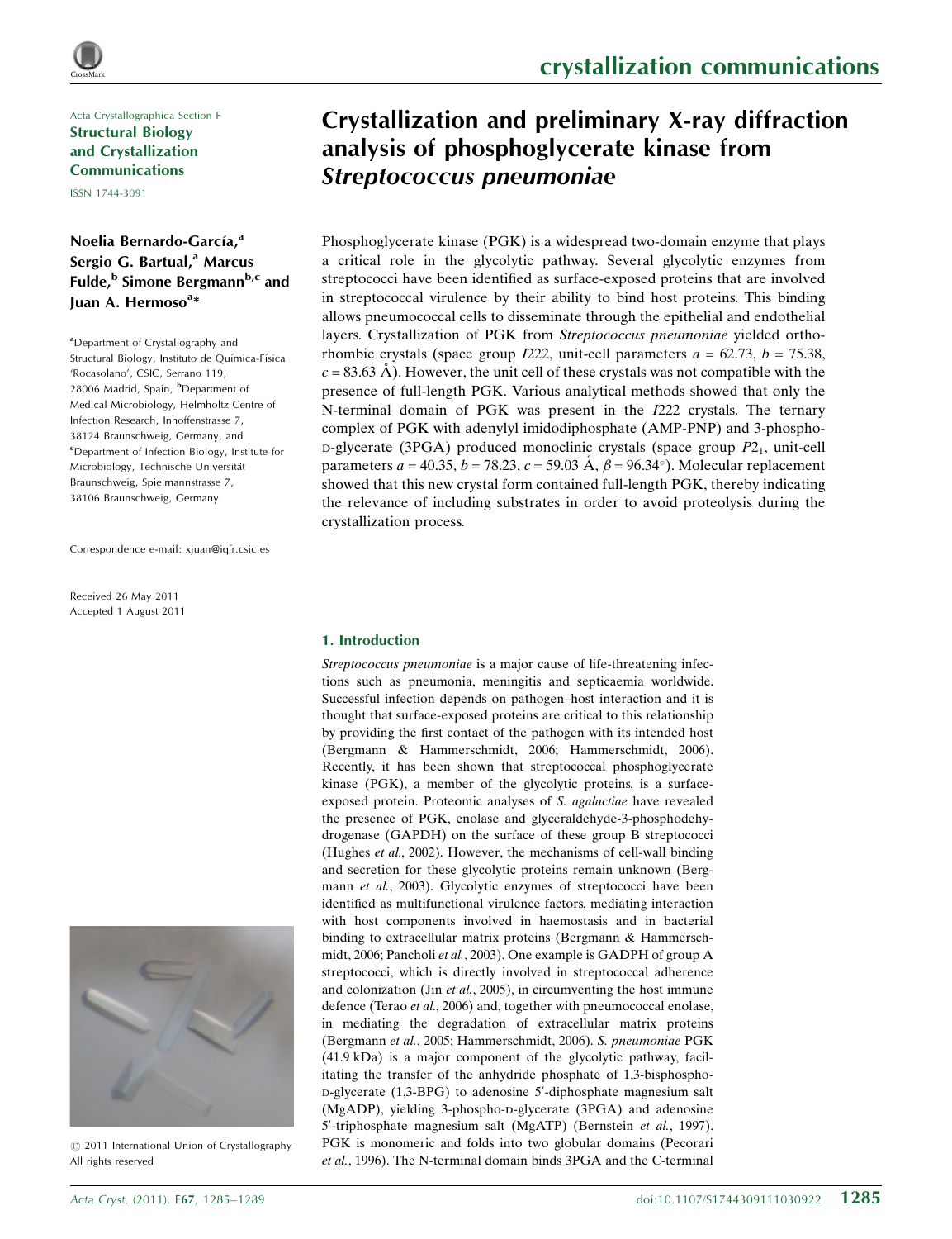domain binds MgADP; a linker is retained between the two domains that is susceptible to attack by proteases.

Here, we describe the preliminary crystallographic results obtained for the N-terminal domain of PGK (N-PGK) and for full-length PGK as a ternary complex with 3PGA and AMP-PNP.

## 2. Experimental procedures

## 2.1. Expression and purification of PGK

A DNA fragment comprising the full-length protein (YP\_ 815953.1) was amplified by PCR using the oligonucleotides left primer (5'-GGGGGATCCTTGGCAAAACTTACTGTTAAAGAG-3') and right primer (5'-CCCGTCGACTTATTTTTCTGTCAAGGC-TGCAAG-3'). The sequences in bold indicate restriction-site linkers (BamHI and SalI, respectively) in the pQE30 plasmid (Qiagen,





Düsseldorf, Germany), yielding pQE30PGKw. A six-histidine tag was included at the N-terminus of the construct. A 5 ml aliquot of Escherichia coli strain M15 (pREP) freshly transformed with pQE30PGKw was used as a starter inoculum in 250 ml LB medium supplemented with 100  $\mu$ g ml<sup>-1</sup> ampicillin and 50  $\mu$ g ml<sup>-1</sup> kanamycin. It was then incubated with vigorous shaking overnight at 309 K. After supplementation with 250 ml LB medium without antibiotics, protein expression was induced by the addition of  $1 \text{ m}$ IPTG and growth was continued for 4 h at 301 K. Bacterial cultures were sedimented by centrifugation at 2980g for 20 min. The supernatant was discarded and the pellet was dissolved in 10 ml phosphatebuffered saline (50 mM NaH<sub>2</sub>PO<sub>4</sub>, 300 mM NaCl adjusted to pH 8.0) supplemented with  $1 \text{ m}$  PMSF to reduce nonspecific protease cleavage. Mechanical lysis was performed using a French pressure cell (SLM-Aminco). Lysates were centrifuged for 30 min at 17 211g and the supernatant was loaded onto an Ni–NTA column (Qiagen) for purification of the His-tagged protein at room temperature. The Ni– NTA column was washed with 20 mM imidazole in sodium phosphate-buffered saline (50 mM NaH<sub>2</sub>PO<sub>4</sub>, 300 mM NaCl adjusted to pH 8.0) to remove nonspecific protein debris and the recombinant protein was eluted with 250 mM imidazole in the same buffer.

The protein solution was dialysed in a dialysis tube with a molecular-weight cutoff of 12–14 kDa millipore against phosphatebuffered saline (50 mM NaH<sub>2</sub>PO<sub>4</sub>, 300 mM NaCl adjusted to pH 8.0) at 277 K to remove the imidazole. Protein concentration was measured by absorbance at 280 nm (NanoDrop spectrophotometer) and by the Bradford assay (Bio-Rad, Hertfordshire, UK). Expression quality was checked by SDS–PAGE.

#### 2.2. Mass spectrometry: molecular-weight determination

Mass spectra were acquired using an ABi 4800 MALDI-TOF/TOF analyzer (Applied Biosystems, Framingham, Massachusetts, USA) in linear mode with an Nd:YAG 355 nm wavelength laser, averaging 1000 laser shots.



Figure 1

(a) The best N-PGK crystals were grown using the hanging-drop vapour-diffusion method and a reservoir solution consisting of 32%(w/v) polyethylene glycol 4000 in 0.1 M Tris–HCl pH 7.5 and 0.2 M Li<sub>2</sub>SO<sub>4</sub>. (b) Diffraction image of an N-PGK crystal diffracting to 1.86 Å resolution (1.0° oscillation range). (c) Enlargement showing the highest resolution area.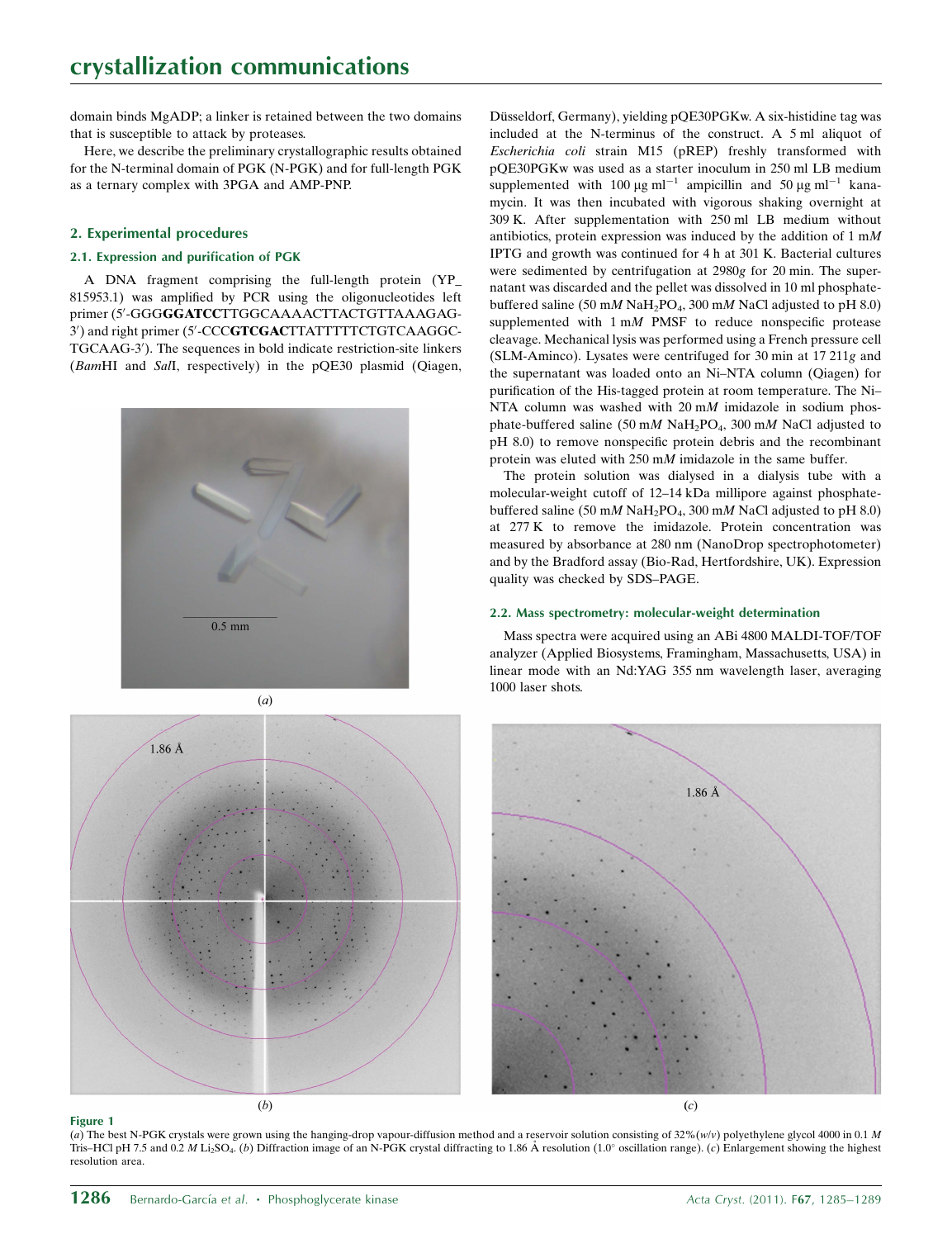## 2.3. MALDI peptide mass fingerprinting (PMF) and tandem mass spectrometry (MS/MS)

For MALDI-TOF/TOF analysis, data were automatically acquired using an ABi 4800 MALDI-TOF/TOF mass spectrometer (Applied Biosystems, Framingham, Massachusetts, USA) in positive-ion reflector mode (the ion-acceleration voltage was 25 kV for MS acquisition and 1 kV for MS/MS) and the obtained spectra were stored in the ABi 4000 Series Explorer Spot Set Manager. PMF and MS/MS fragment-ion spectra were smoothed and corrected to zero baseline using routines embedded in ABi 4000 Series Explorer v.3.6 software. Each PMF spectrum was internally calibrated with the mass signals of trypsin-autolysis ions to reach a typical mass measurement accuracy of <25 p.p.m. Known trypsin and keratin mass signals, as well as potential sodium and potassium adducts (+21 and +39 Da), were removed from the peak list. GPS Explorer v.4.9 was used to submit the combined PMF and MS/MS data to MASCOT software v.2.2.04 (Matrix Science, London, England) by searching in the nonredundant NCBI protein database.

## 2.4. Crystallization

Extensive assays to identify crystallization conditions for PGK were carried out by the sitting-drop vapour-diffusion method at 291 K using Innovaplate SD-2 microplates (Innovadyne Technologies Inc., California, USA). The His tag was retained on the protein during crystallization trials. The initial crystallization screening kits were Crystal Screen HT, Index HT (Hampton Research, Aliso Viejo, California, USA), JCSG+ Suite and PACT Suite (Qiagen, Düsseldorf, Germany). 500 nl droplets were prepared by mixing 250 nl reservoir solution with 250 nl protein solution at a concentration of 5 mg  $ml^{-1}$ in phosphate-buffered saline (50 mM NaH<sub>2</sub>PO<sub>4</sub>, 300 mM NaCl adjusted to pH 8.0) with a NanoDrop robot (Innovadyne Technologies Inc.). The droplets were equilibrated against 65 µl reservoir solution. For the cocrystallization trials, the protein solution was prepared as follows. 50 µl protein solution (6 mg ml<sup>-1</sup> in 50 mM  $NaH<sub>2</sub>PO<sub>4</sub>$ , 300 mM NaCl adjusted to pH 8.0) was mixed with 5 µl of each of the substrates:  $100 \text{ mM }$  AMP-PNP (adenylyl imidodiphos-



#### Figure 2

SDS–PAGE analysis of dissolved PGK crystals. Lane 1, standard broad-range (Bio-Rad) molecular-weight markers (labelled in kDa). Lane 2, dissolved PGK crystals (N-PGK) belonging to space group I222; the crystals presented a band of approximately 25 kDa. Lanes 3 and 4, samples of the PGK protein solution stored at 193.15 K for three months. The band at 41.9 kDa corresponds to the full-length protein and the band at 25 kDa corresponds to the N-terminal domain of PGK. A third band is also observed at 14 kDa, which could be related to degradation of the C-terminal domain. Coomassie Blue staining was used for protein detection.

#### Table 1

Data-collection statistics for N-PGK and the ternary complex PGK–AMP-PNP– 3PGA.

Values in parentheses are for the highest resolution shell.

|                           | N-terminal PGK<br>domain (N-PGK)                  | PGK-AMP-PNP-3PGA<br>ternary complex |
|---------------------------|---------------------------------------------------|-------------------------------------|
| Crystal data              |                                                   |                                     |
| Space group               | 1222                                              | $P2_1$                              |
| Unit-cell parameters      |                                                   |                                     |
| $a(\check{A})$            | 62.76                                             | 40.35                               |
| b(A)                      | 75.38                                             | 78.23                               |
| c(A)                      | 83.63                                             | 59.03                               |
| $\alpha$ (°)              | 90                                                | 90                                  |
| $\beta$ (°)               | 90                                                | 96.34                               |
| $\nu$ (°)                 | 90                                                | 90                                  |
| Data collection           |                                                   |                                     |
| Temperature (K)           | 100                                               | 100                                 |
| Radiation source          | ESRF beamline ID14-1                              | ESRF beamline ID14-2                |
| Detector                  | ADSC Quantum Q315r detector ADSC 210 CCD detector |                                     |
| Wavelength (A)            | 0.933                                             | 0.934                               |
| Resolution range (A)      | $31.59 - 2.08$ $(2.11 - 2.08)$                    | 46.94–1.78 (1.88–1.78)              |
| No. of images             | 180                                               | 180                                 |
| Measured reflections      | 82242                                             | 129733                              |
| Unique data               | 12253                                             | 34968                               |
| Multiplicity              | 6.7(6.8)                                          | 3.7(3.6)                            |
| Data completeness $(\% )$ | 100(100)                                          | 99.9 (100)                          |
| Average $I/\sigma(I)$     | 29.4 (4.2)                                        | 27.5(2.2)                           |
| $R_{\text{merge}}$ †      | 0.10(0.42)                                        | 0.08(0.59)                          |

†  $R_{\text{merge}}$  is defined as  $\sum_{hkl} \sum_i |I_i(hkl) - \langle I(hkl) \rangle| / \sum_{hkl} \sum_i I_i(hkl)$ , where  $I_i(hkl)$  is the intensity of an individual reflection and  $\langle I(hkl)\rangle$  is the average intensity for this reflection; the summation is over all intensities.

phate, an ATP analogue) and  $100 \text{ mM}$  3PGA (3-phospho-D-glycerate). All samples were incubated for 1 h on ice with Complete EDTAfree protease inhibitor (Roche Applied Science) just before crystallization assays.

Positive results were scaled up using the hanging-drop vapourdiffusion method in Linbro plates (Hampton Research), mixing 1 µl protein solution with  $1 \mu$ l reservoir solution and equilibrating the drops against 0.5 ml crystallization solution in the reservoir.

#### 2.5. X-ray data collection and processing

X-ray diffraction data sets were collected at 100 K using an ADSC (Area Detector Systems Corporation) Quantum Q315r detector on beamline ID 14-1 ( $\lambda = 0.934$  Å) or an ADSC 210 CCD detector on beamline ID 14-2 ( $\lambda = 0.933 \text{ Å}$ ) at the ESRF, Grenoble, France. Cryoprotection of the crystals for data collection was achieved by transferring them for a few seconds into a solution consisting of  $15\%$  ( $v/v$ ) glycerol in the optimized reservoir solution, followed by flash-cooling in liquid nitrogen. Collected data were processed using iMOSFLM (Battye et al., 2011) and scaled with SCALA (Winn et al., 2011).

#### 2.6. Preliminary structure solution

PGK structure determination was initiated using the *Thermotoga* maritima PGK structure (PDB entry 1vpe; Auerbach et al., 1997), which shows 55.4% sequence identity to pneumococcal PGK. This model was used as a template in the molecular-replacement method using MOLREP (Vagin & Teplyakov, 2010).

#### 3. Results

PGK crystals grew within 1 d from  $30\%$  (w/v) polyethylene glycol (PEG) 4000, 200 mM  $Li<sub>2</sub>SO<sub>4</sub>$  and 100 mM Tris–HCl pH 8.5 (condition No. 17 of Crystal Screen HT; Hampton Research). Optimization of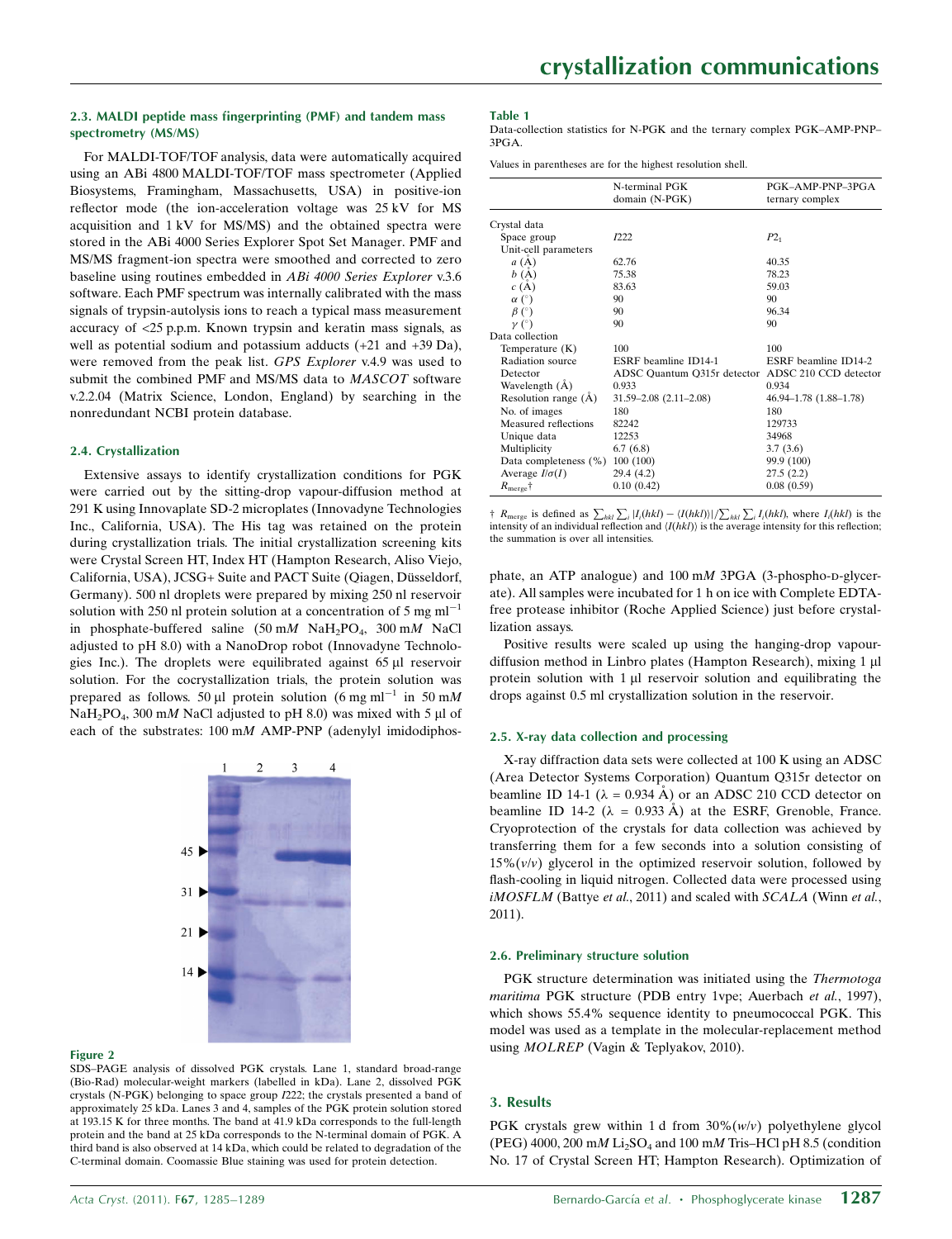crystal quality was achieved by testing different pH values and by lowering the PEG concentration.

The largest PGK crystals, with maximum dimensions of about  $0.5 \times$  $0.25 \times 0.5$  mm, were obtained after optimization by the hanging-drop vapour-diffusion method against a reservoir solution consisting of  $32\%$ (w/v) PEG 4000, 200 mM Li<sub>2</sub>SO<sub>4</sub> and 100 mM Tris–HCl pH 7.5. (Fig. 1a).

An X-ray data set was collected to  $2.0 \text{ Å}$  resolution from a PGK crystal and showed a well defined diffraction pattern (Fig. 1b). The crystals belonged to the orthogonal space group I222, with unit-cell parameters  $a = 62.76$ ,  $b = 75.38$ ,  $c = 83.63$  Å. Specific volume calculations based on the molecular weight of full-length PGK (Matthews, 1968) indicated that the asymmetric unit could not even contain one PGK molecule (solvent content of 4.34% and  $V_M = 1.18 \text{ Å}^3 \text{Da}^{-1}$ ).



The obtained solvent content was obviously not compatible with the presence of full-length PGK in the crystals.

In order to understand this result, we decided to carry out SDS– PAGE analysis, a mass-spectrometric assay and fingerprinting of the PGK crystals. The SDS–PAGE analysis (Fig. 2) indicated that the protein in the crystal was proteolyzed, presenting a molecular mass of 25 kDa instead of the 41.9 kDa expected for the full-length protein. Mass spectrometry confirmed these results. Fingerprinting of the PGK crystals indicated the presence of only the N-terminal domain of PGK (N-PGK) in the crystals (220 amino acids). The Matthews coefficient was recalculated assuming one N-PGK molecule per asymmetric unit, yielding a  $V_M$  of 2.39  $\AA^3$  Da<sup>-1</sup> and a solvent content of 48.63%.

In order to gain stability and avoid proteolysis of the full-length PGK, crystallization in the presence of AMP-PNP and 3PGA was attempted. Crystals of the ternary PGK–AMP-PNP–3PGA complex grew from a reservoir solution consisting of  $30\%$ (w/v) PEG 4000,  $0.2 M$  MgCl<sub>2</sub> and  $0.1 M$  Tris–HCl pH 8.6. Drops were prepared by mixing  $2 \mu l$  of this reservoir solution with  $4 \mu l$  protein solution (5 mg m $1^{-1}$  in the same buffer as previously) and including 0.5 µl 25 mM n-decanoyl sucrose as an additive (Fig. 3a). Crystals of the ternary PGK–AMP-PNP–3PGA complex presented a different habit to that of the native crystals. The ternary complex crystals grew to maximum dimensions of  $0.25 \times 0.10 \times 0.25$  mm within 3 d at a temperature of 291.15 K. An X-ray data set for the ternary PGK– AMP-PNP–3PGA complex was collected to 1.78 Å resolution and displayed a well defined diffraction pattern (Fig. 3b). X-ray diffraction data were processed and showed good data-collection statistics (Table 1). These crystals belonged to the monoclinic space group  $P2<sub>1</sub>$ , with unit-cell parameters  $a = 40.35$ ,  $b = 78.23$ ,  $c = 59.03 \text{ Å}$ ,  $\beta = 96.35^{\circ}$ . Specific volume calculations based on the molecular mass of fulllength PGK (398 amino acids, 41 953 Da) indicated the probable



#### Figure 3

(a) Crystals of the PGK–AMP-PNP–3PGA ternary complex were obtained using the hanging-drop vapour-diffusion method and a reservoir solution consisting of  $30\% (w/v)$ polyethylene glycol 4000, 0.2 M MgCl<sub>2</sub> and 0.1 M Tris–HCl pH 8.6. The drops were prepared by mixing 2 µl reservoir solution with 4 µl protein solution (5 mg ml<sup>-1</sup>) and including 0.5 µ 25 mM n-decanoyl sucrose as an additive. (b) Diffraction image of a PGK–AMP-PNP–3PGA crystal diffracting to 1.78 Å resolution (1.0° oscillation range). (c) Enlargement showing the highest resolution area.